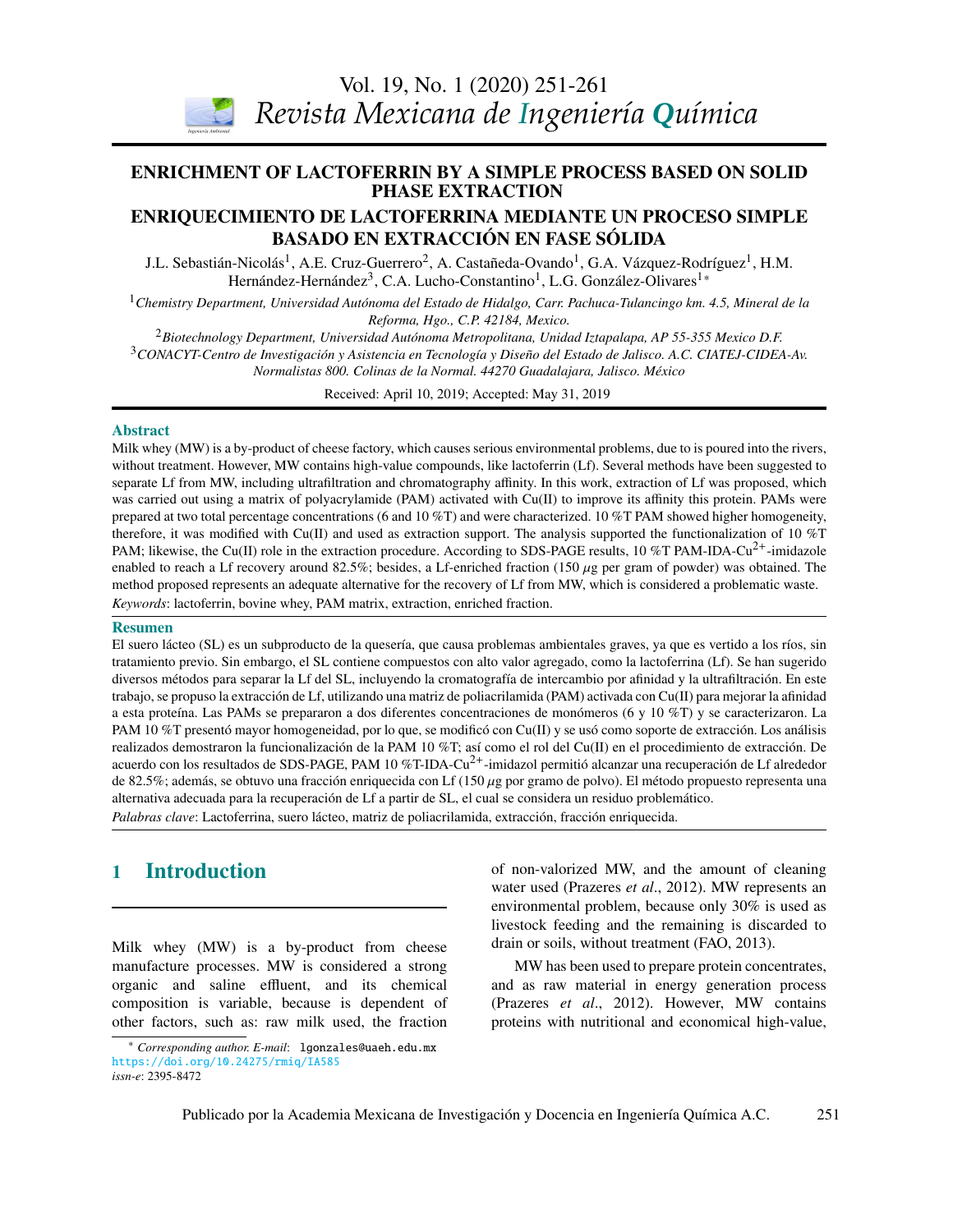like  $\alpha$ -lactalbumin,  $\beta$ -lactoglobulin, bovine serum albumin, and lactoferrin (Lf), which can be recovered to use in pharmaceutical and food industries (Kilara and Vaghela, 2004). In fact, MW as a source of compounds of commercial interest, has become an important research topic, in order to avoid its pollution effects (Patel and Murthy, 2011).

Whey proteins have a wide range of chemical, functional, and physicochemical properties (Almecija *et al*., 2007); however, their content in MW is lower (0.01% Lf). Therefore, several separation and purification processes has been developed in order to isolate whey valuable proteins, specially, Lf (Carvalho *et al*.2014; Baieli *et al*. 2014).

Lactoferrin (Lf) is a glycoprotein of transferrins group and is found in mammals' milk in low concentrations (20-200  $\mu$ g L<sup>-1</sup>) (Wakabayashi *et*<br>al. 2006) It is constituted by 690 amino acid *al*. 2006). It is constituted by 690 amino acid residues, including all essential amino acids, and has a molecular weight of 80 kDa (da Costa *et al*., 2015). Lf structure (Fig. 1A) (Rose *et al*., 2018) is composed by two lobes (N and C, Figs. 1B and 1C, respectively), which, can be bind a metal ion (as ferric,  $Fe^{3+}$ ) by protein amino acids (two tyrosine, an aspartate and a histidine) in synergy with carbonate ions  $(CO_3^{2-})$ 

(Figs. 1B-C) (Alderova *et al*. 2008).

Lf has important biological properties: anticarcinogenic, anti-inflammatory, antifungal, antiviral, and immuno-modulatory (Sinha *et al*. 2013). In addition, Lf hydrolysis allows to obtain lactoferricin and lactoferrampin (Zhang *et al*. 2016; Akal, 2017) which also have antimicrobial and bactericide activity in Gram-positive and Gram-negative pathogens (Brock, 2002).

Several methods for Lf separation from MW have been proposed, which include ultrafiltration, use of ion exchange columns, affinity chromatography and solid phase extraction with commercial polymers and resins (Ng and Yoshitake, 2010; Du *et al*. 2013). However, these methods are affected by the complexity of the sample and make them less accessible, because of their high cost. Therefore, the aim of the present work was to the study of Lf enrichment by a solid phase extraction process, using Cu(II)-imidazole immobilized in polyacrylamide gel. The Lf extraction is reached by the exchange/coordination reaction between  $Fe^{3+}$  of Lf, and Cu(II)-imidazole. This proposal is an inexpensive and simple alternative separation method for the valorization of MW.



Fig. 1. A) 3D Lactoferrin structure. B) N-lobe and C) C-lobe.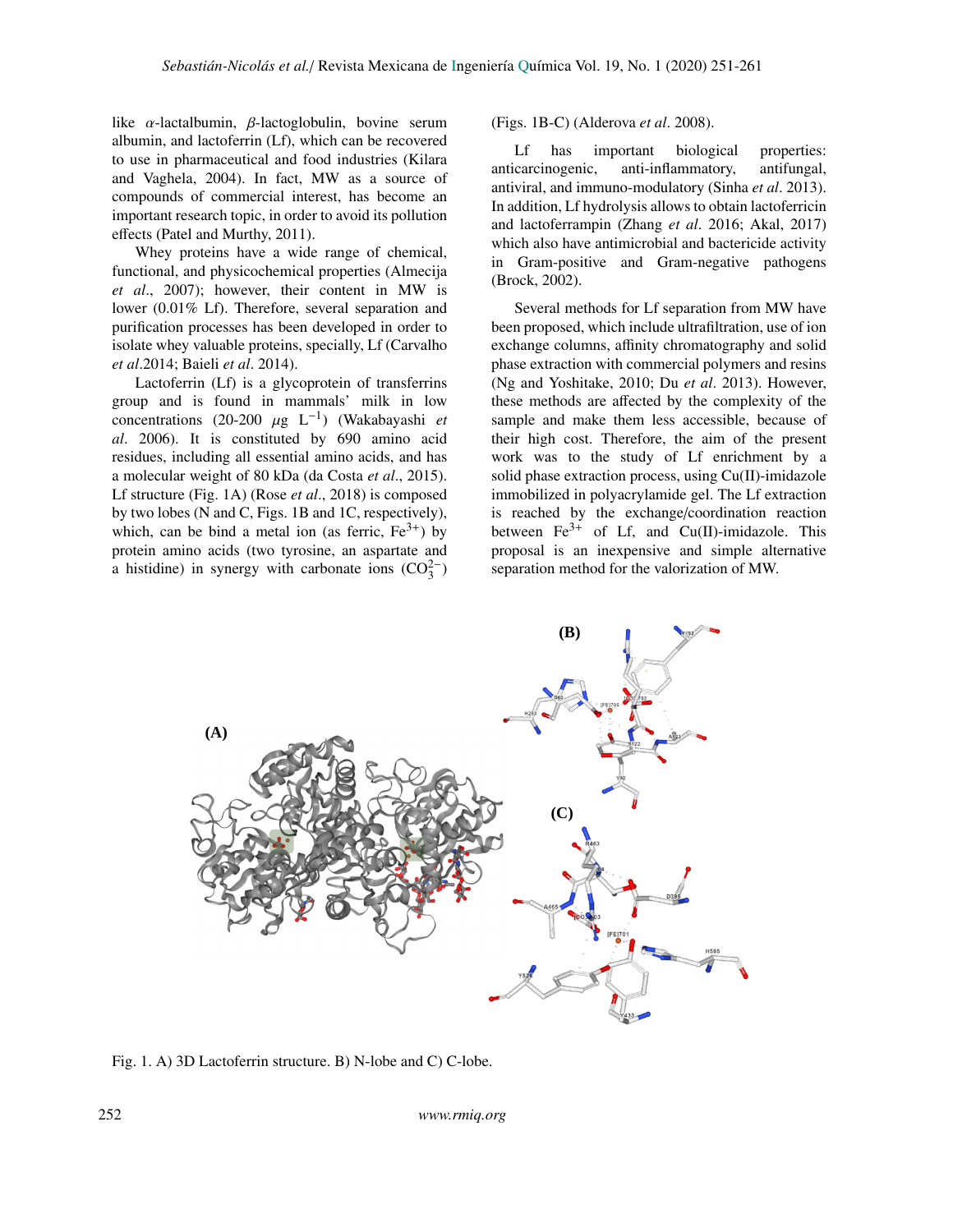## 2 Materials and methods

## *2.1 Reagents*

Acrylamide/bisacrylamide 40% solution for proteins (37.5:1, 2.6% crosslinker, electrophoretic grade), ammonium persulphate (APS, 99.9%), Tris hydroxymethyl aminomethane (electrophoretic grade 99.8%) N,N,N',N'-tetramethylethylenediamine (99% TEMED), Comassie Blue G-250, and Broad-Range SDS-PAGE standard were purchased from Bio-Rad (California, USA). Iminodiacetic acid (IDA 98%), and imidazole (ACS reagent  $\geq$  99%) were supplied by Sigma-Aldrich (St. Louis, MO, USA). CuSO4•5H2O 98% was acquired from J.T. Baker (Center Valley, PA, USA); and Bioferrin<sup>TM</sup> 2000 was purchased from Glanbia Nutritionals (Wisconsin, USA).

## *2.2 Sample preparation*

Fresh cheese was produced by enzymatic curdling and 10 L of MW was recovered. The sample was filtered and sterilized at 90° C for 10 min in an autoclave. MW was freeze stored (-21°C) in 500 mL-bottles until its use.

## *2.3 Preparation and characterization PAM*

### *2.3.1 Polymerization*

Polyacrylamide matrix (PAM) was prepared according to Laemmli (1970) with some modifications. Two acrylamide:bisacrylamide dilutions (100 mL) of 6 and 10 total monomer concentration (%T) were prepared from 40% solution. Polymerization was performed using 10% of APS (as free radical initiator) and 10  $\mu$ L of TEMED (as catalyzer) for 4 h at room temperature.

The polymerized gel was separated in six fractions and dried at 37°C for five days, until constant weight was reached. The dried polymer was milled and the 50-mesh sieved fraction (297  $\mu$ m) was used to prepare the column.

#### *2.3.2 Characterization*

Scanning electron microscopy (SEM) and swelling analysis were performed in order to characterize the PAM.

From SEM analysis, PAM as powder was placed on an aluminum stub (coated with double-sided carbon tape) and coated with gold. Analysis were carried out using a JSM-5600 field emission scanning electron microscope equipment (JEOL, Japan). Micrographs were acquired at 100 and 200X magnification. The samples were analyzed at 15A and 20 kV.

The texture parameter was measured analyzing the micrographs according to the grayscale obtained using ImageJ freeware v.1.46r (National Institutes Health, Bethesda, MD, USA) as reported by Haralick (1973).

Entropy values were calculated from different random sections of the micrographs (71x71 pixels), and this parameter allowed evaluating the homogeneity of the particle phases (Shih *et al*. 2013).

Swelling degree (Equation 1) was calculated using the gravimetric method reported by Orozco-Guareño *et al*. (2011).

$$
S\,welling = \frac{W_S - W_d}{W_d} \tag{1}
$$

Where  $W_d$  is the weight of the dried hydrogel and  $W_s$ is the weight of the swollen hydrogel after 24 h. All measurements were performed in triplicate.

## *2.4 Lactoferrin enrichment process*

## *2.4.1 Column preparation*

Column preparation was performed following the method proposed by Carvalho *et al*. (2014) with some modifications. Dry PAM (3 g) was hydrated with 100 mL of deionized water  $(18 \text{ mS cm}^{-1})$  and transferred to a glass chromatographic column (i.d. x L, 25mm x 46 cm). After that, the following elution steps were carried out to activate the adsorbent: 1) 50 mL of 0.5 mol  $L^{-1}$  Na<sub>2</sub>CO<sub>3</sub>, 2) 30 mL of IDA buffer (0.5 mol  $L^{-1}$  IDA in 1 mol  $L^{-1}$  Na<sub>2</sub>CO<sub>3</sub>, pH 10), 3) deionized water until pH of 8.0 was reached. Subsequently, 50 mL of 0.1 mol L<sup>-1</sup> Cu<sup>2+</sup> (from CuSO<sub>4</sub>•H<sub>2</sub>O) were added, and the column was kept at rest for 20 min. The excess of  $Cu^{2+}$  was removed with 250 mL of deionized water. Finally, 100 mL of imidazole buffer (2 mmol  $L^{-1}$  imidazole, 20 mmol  $L^{-1}$ , Tris and 0.2 mol  $L^{-1}$ NaCl, pH 7) were added. All elution steps were made by gravity, avoiding air spaces, and the flowrate was controlled at  $1.3 \text{ mL min}^{-1}$ . The process is showed in Fig. 2A.

## *2.4.2 Characterization of extraction support*

The polymeric modified support (PAM-IDA-Cu<sup>2+</sup>imidazole) was analyzed to assess the main changes in the solid, which are related with its functionality. Copper amount (by atomic absorption) (Katime and Rodríguez, 2007), homogeneity (by SEM) (Martinez-Vázquez *et al*., 2007), and functional groups variations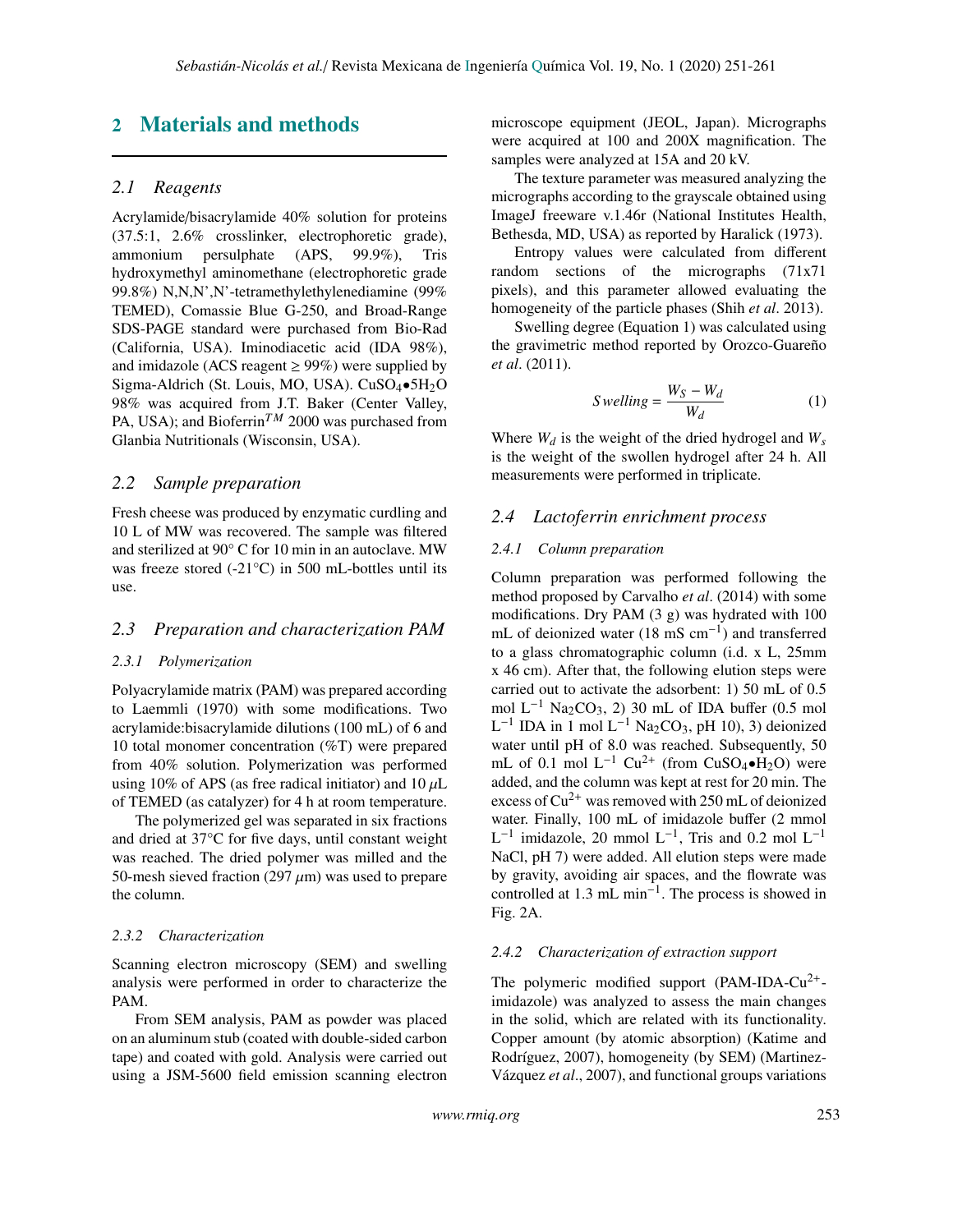

Fig. 2. Column preparation process (A) and mechanism of copper immobilization (B).

(by FT-IR) (Nascimento *et al*., 2019) from polymeric support were determined during the stages of activation and copper immobilization.

Copper contain was measured by flame atomic absorption spectrometry using a SpectrAA 880 equipment from Varian (Australia) at 224.4 nm and air-acetylene flame. A set of standard copper solution was prepared (2-10 mg/L) from stock solution (1000 mg/L) in a nitric matrix  $(5\%$  HNO<sub>3</sub>). An aliquot (100  $\mu$ L) of each copper solutions at C and  $C_0$ concentrations (Fig. 2A) were taken and transferred to 10 mL volumetric flask; then, 500  $\mu$ L of nitric acid was added and filled with deionized water. The procedure was done by triplicate.

SEM analysis was carried out using the same method described in section 2.3.2. The FT-IR spectra of polymeric support during the stages of activation and copper immobilization, preparing a KBr pellet with the solid (1:100). A GX FT-IR System from Perkin-Elmer (Massachusetts, EE.UU.) was used to record the spectra in the range of 4000-370  $\text{cm}^{-1}$ .

### *2.4.3 Elution process*

A 0.1% Lf standard solution (100 mL) was prepared, which was loaded into the packed column with the polymeric modified support (PAM-IDA-Cu<sup>2+</sup>imidazole). The non-retained sample was removed; after, 100 mL of imidazole buffer (pH 7.0) were added to elute the retained proteins. The recovered fractions (non-retained and retained fractions) were kept cooled at -70°C and freeze dried at -40°C and  $133 \times 10^{-3}$  bar. The powders were kept in Eppendorf vial until analysis. All elution processes were repeated four times to evaluate the reproducibility. This elution process was used to assess Lf retention into the polymeric support.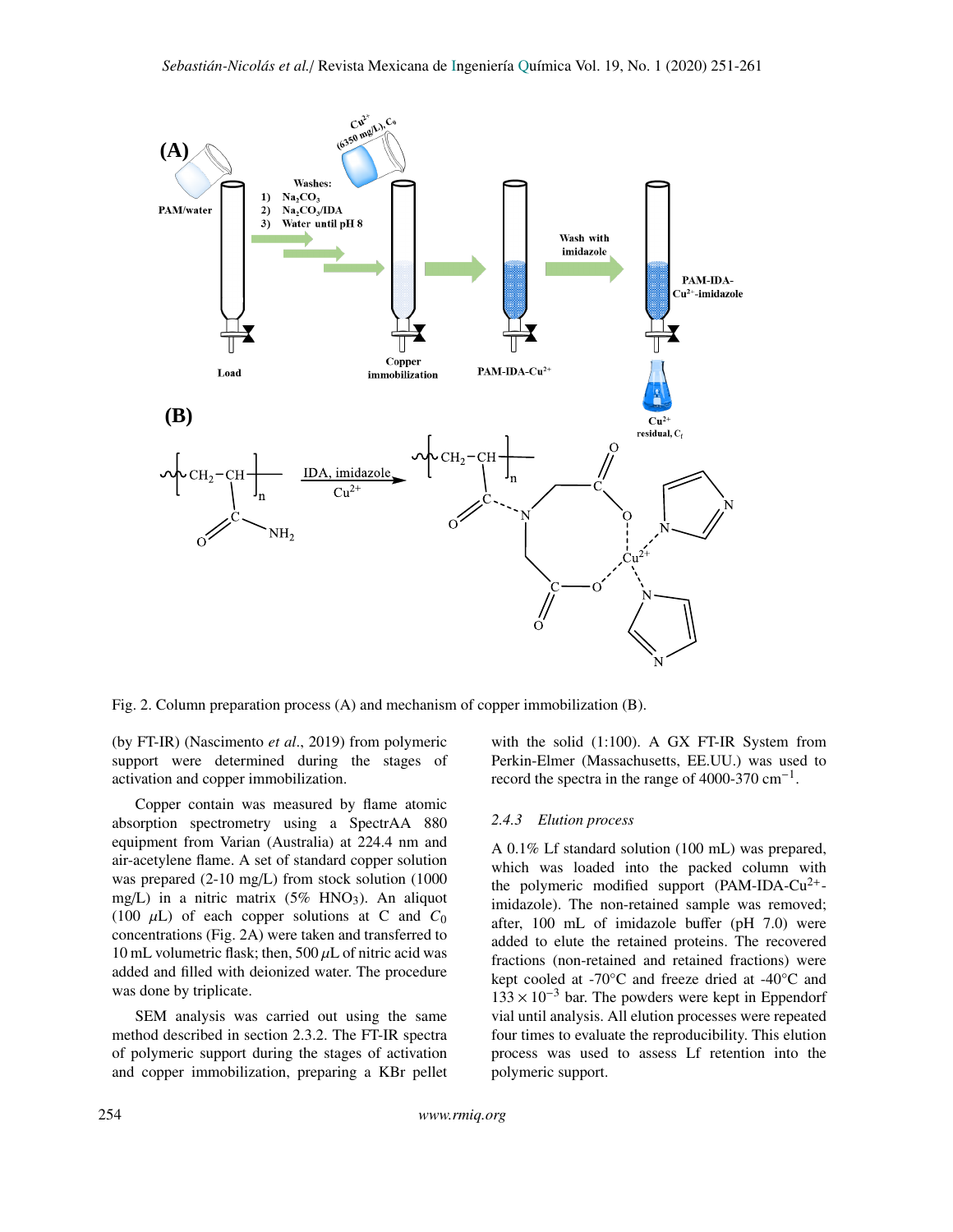

Fig. 3. SEM micrographs of polyacrylamide matrices: 6%T (A) and 10%T (B) at 100x magnifications.

Subsequently, two "clean-up" support processes were done with: 1) 50 mL of imidazole buffer (pH 7), and 2) 150 mL of deionized water. A reactivation support was carried out, using the same procedure detailed previously (section 2.4.1). Afterwards, an aliquot of MW (500 mL) was taken and loaded into the packed column and the same elution process used to Lf standard was performed.

## *2.4.4 Lactoferrin identification by SDS-PAGE*

Eluate solutions were prepared using 1 g of freezedried samples (Lf standard, MW, non-retained or retained fractions) dissolved in 5 mL of deionized water. The sample preparation and the separations were performed according to Laemmli (1970) with some modifications.

Polyacrylamide gels were prepared at 15 %T (for separation), and at 4 %T (for concentration), and separation conditions were: all runs were performed at 200 V for 80 min in a Mini PROTEAN II (Bio-Rad), with spacer plates of 1 mm. Gels staining were performed with Comassie Blue G-250 solution. The gels were analyzed in Gel  $Doc^{TM}$  EZ Imager from Bio-Rad (California, USA).

#### *2.4.5 Protein quantification*

Bradford method (1976) was used to determine the protein content in the initial sample of MW, retained, and non-retained fractions. The retained protein was calculated by difference.

## 3 Results and discussion

## *3.1 Characterization of the polyacrylamide matrix*

Fig. 3 shows the micrographs of PAM with 6 and 10 %T at 100x magnification. Entropy values were obtained in different regions of the particles (6 and 10 %T PAMs), which were 7.23±0.71 from 6 %T PAM (Fig. 3A), and 5.14±0.99 from 10 %T PAM (Fig. 3B). The entropy values obtained by image analysis represent randomness of gray-level distribution and are directly related with the polymer surface (Shih *et al*., 2013). Therefore, high entropy values correspond to heterogeneous surface.

The entropy values of an image are directly related to the degree of homogeneity of a particle matrix; so, more homogeneous particle structures have the smaller entropy value (Haralick, 1973). According with entropy values found, 10 %T PAM is the most homogeneous support; hence, it was used for elution lactoferrin experiments.

On the other hand, the swelling degree of PAM (6 and 10 %T) were 15.99 and 10.23 g  $H<sub>2</sub>O$  per g of gel, respectively. Swelling capacity is related to the degree of crosslinking of the matrices. These values agree with other reports, which have been found in the range of 3-15 g  $g^{-1}$  for other polymeric gels (Bereli *et al*., 2012; Cimen and Denizli, 2012; Uygun *et al*., 2012).

According with the homogeneity observed (entropies values), all experiments described from the following sections were carried out using 10 %T PAM.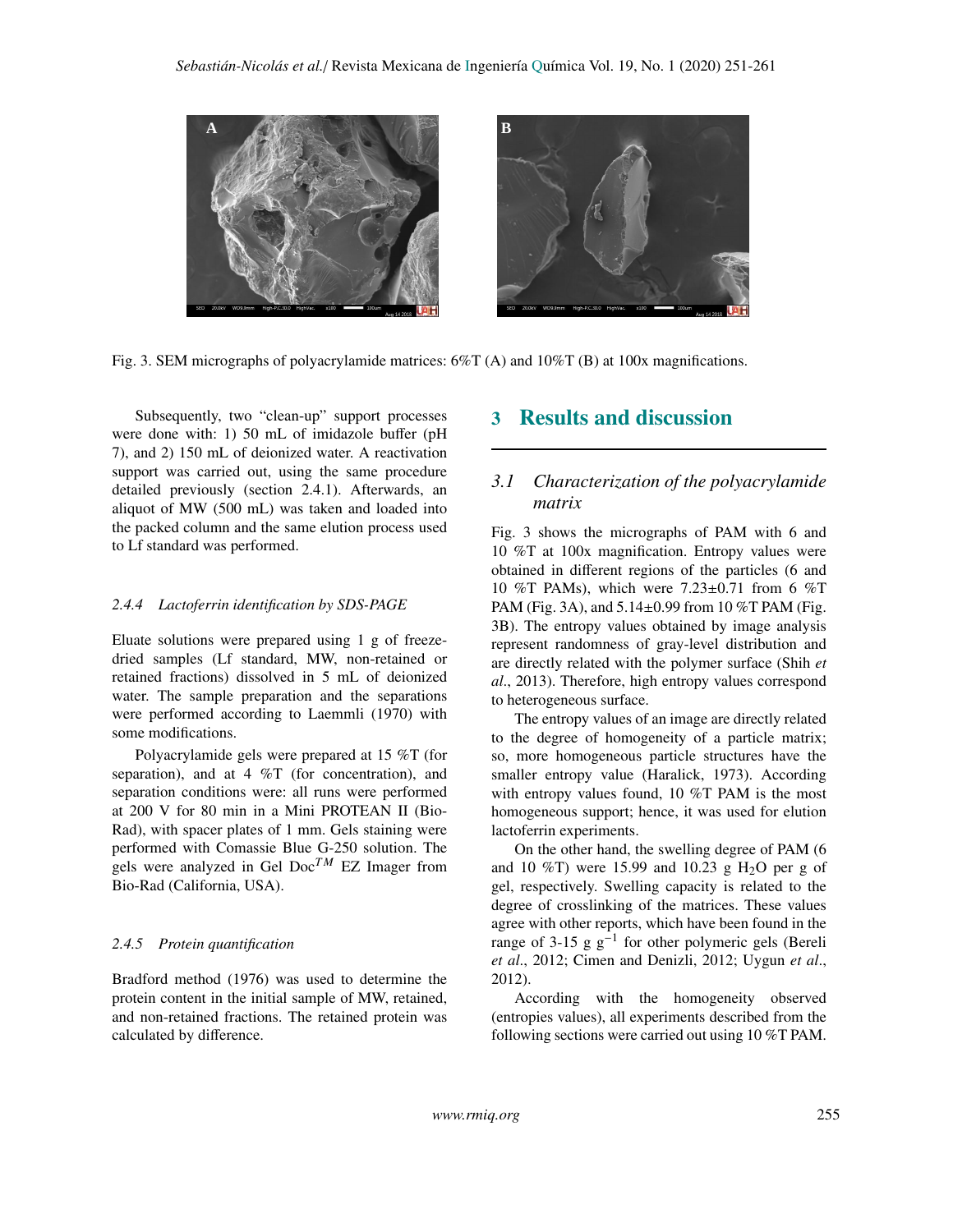

Fig. 4. SEM micrographs of PAM at 1000X magnifications of: (A) PAM at 10%T, (B) PAM-IDA-Cu<sup>2+</sup>, and (C) PAM-IDA-Cu<sup>2+</sup>-imidazole.

## *3.2 Characterization polyacrylamide matrix modified with copper immobilized*

## *3.2.1 Copper immobilization*

Protein-metal complexes have been explained based on interactions as  $Cu(II)$ -His, Ni $(II)$ -His and Co $(II)$ -His. Therefore, cupric ion was used in PAM, because its facility to interact with amino acids (Da Silva and Williams, 2001). In fact, the addition of IDA can allow to improve the efficiency of Lf separation, because increases the affinity between cupric ion with histidine of Lf in amino acid position 595 (Kagedal, 2011; Carvalho *et al*. 2014).

Due to the copper role in the proposed method, the amount of this metal in the polymeric matrix was determined. For this, initial and residual copper concentrations  $(C_0$  and  $C_f$  in Fig. 2A) were analyzed by atomic absorption spectrometry (AAS) analysis; and the amount of copper linked to PAM was obtained by difference.

The  $C_0$  was 635 mg/L; while  $C_f$  was 605 mg/L. Considering the matrix weight (3 g), and the respective volumes, the amount of copper adsorbed into the PAM was 0.16 mmol/g of matrix. Value found in the present work is lower than the reported by Kasgöz *et al*. (2006), however, the amount of copper adsorbed was enough to interact with whey proteins. On the other hand, the adsorption metal capacity of polymeric materials is dependent of several factors, such as: polymer functionalization, crosslinking grade, and the thermodynamic constant values of metal-polymer complexes (Mathew and Pillai, 1993).

### *3.2.2 Homogeneity of modified matrix*

SEM micrographs of 10 %T PAM at 1000x magnifications were displayed in Fig. 4 PAM with copper immobilized showed higher brightness (Figs.

4B and 4C) caused by the high atomic number of the metal. According with the micrographs, the morphology of the polymeric support did not change with the copper immobilization; besides, three entropy values were similar  $(5.74 \pm 0.94, 6.74 \pm 0.63,$  and  $6.28\pm1.10$ ), therefore, the matrix homogeneity was not modified.

## *3.2.3 FT-IR spectroscopy*

FT-IR analysis were performed to identify the changes of polymeric matrix by addition of IDA, cupric salt, and imidazole, spectra are showed in Fig. 5. The FT-IR spectrum of PAM is represented in Fig. 5A, in which, different characteristic adsorption bands were observed, such as:  $3440$  and  $3200$  cm<sup>-1</sup> (N-H stretching), 2923, 2850, and 2765 cm−<sup>1</sup> (C-H stretching), 1659 cm<sup>-1</sup> (C=O stretching), 1446 cm<sup>-1</sup> (C-H bending), and 1120 cm−<sup>1</sup> (N-H stretching). These signals were similar to those reported by Dweik *et al*., (2008) and Nascimento *et al*., (2019).

The FT-IR spectrum of PAM with IDA added was displayed in Fig. 5B. Signals found from PAM did not changed, except the double bands at 1735 and 1644 cm−<sup>1</sup> , which can be associated to two different carbonyl groups (one of the poly-acrylamide and the other from IDA). A strong absorption band was observed between 2500-2250 cm−<sup>1</sup> , which correspond to O=C=O found in carbonate buffer. Additional adsorption bands at 1533 and 1423  $cm^{-1}$  were assigned to carboxylate ion of IDA.

The copper salt addition only caused changes in the absorption bands related with carboxylate ion (Fig. 5C), which were shifted at 1419 and 1316  $cm^{-1}$ , respectively. These modifications can be given for the coordination equilibria between IDA and cupric ion (Sharma and Agarwal, 2001).

Imidazole has been reported as a good ligand, especially from cupric ion (Drolet *et al*.1988).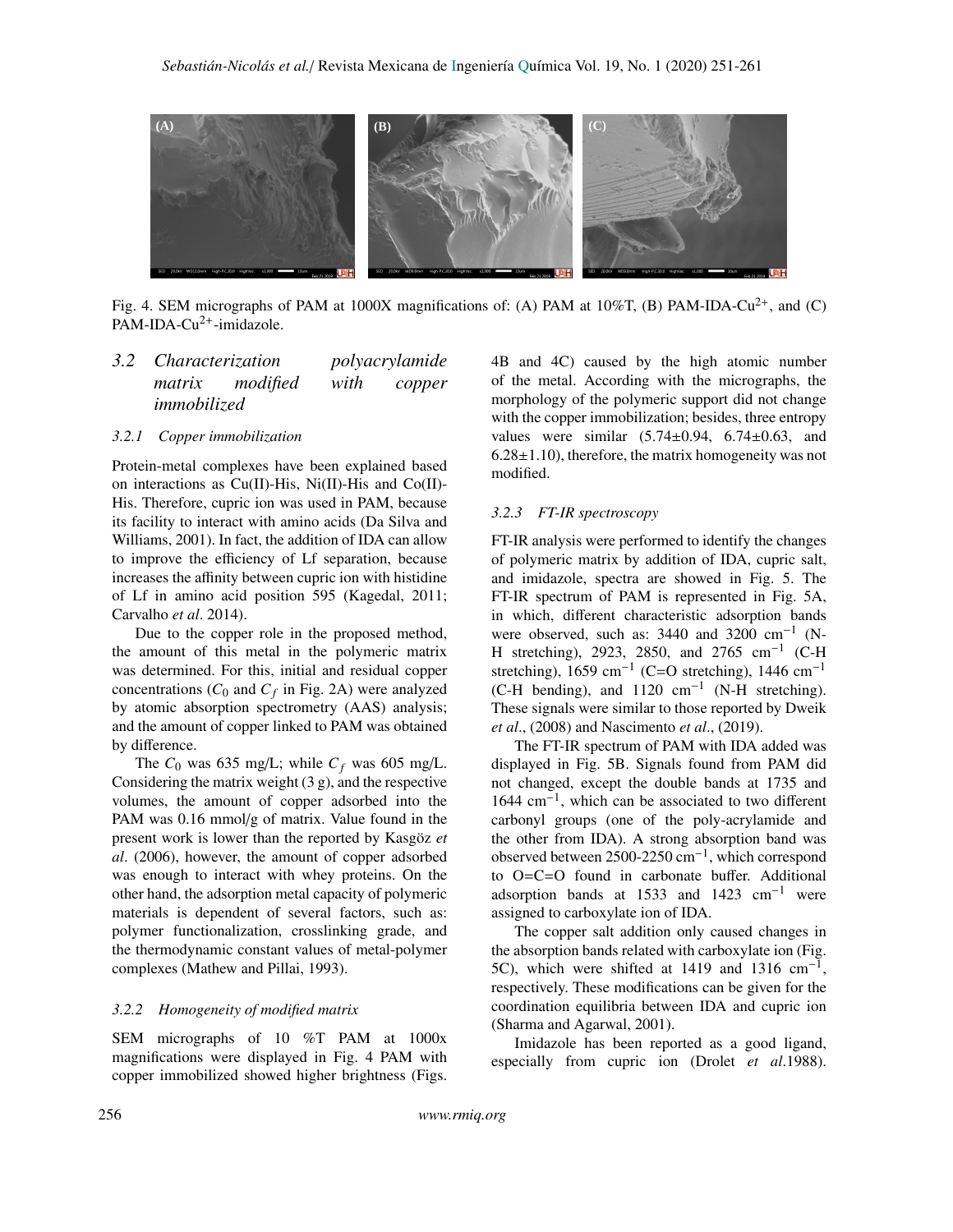

Fig. 5. FT-IR spectra of PAM 10 %T (A), PAM-IDA (B), PAM-IDA-Cu<sup>2+</sup> (C), PAM-IDA-Cu<sup>2+</sup>-imidazole (D) and PAM-IDA-Cu<sup>2+</sup>-imidazole after proteins desorption (E).

The main different signal observed in this FT-IR spectrum (Fig. 5D) was at  $1052 \text{ cm}^{-1}$ , that was related with the system  $=$  C-H of the imidazole ring. Wide absorption band between 3800-2500 cm−<sup>1</sup> overlapped with several stretching vibrations, for example, C-H, N-H (for imidazole), =C-H (for imidazole ring), which are medium-intensity bands.

The main signals found in FT-IR spectra (Figs. 5A-D) allowed to suggest a mechanism of PAM with copper immobilized (Fig. 2B); in which, cupric ion is coordinated with IDA and imidazole.

## *3.3 Lactoferrin separation by SDS PAGE*

## *3.3.1 Lactoferrin standard analysis*

SDS-PAGE from lactoferrin standard is showed in Fig. 6A. Lane 1 is protein standard, lane 2 is Lf standard, and lane 3 is enriched Lf fraction.

This analysis was carried out to evaluate the percentage of protein extracted for the methodology proposed; besides,  $R_f$  (relative front) of Lf was calculated in order to compare WW and enriched Lf fractions.

Band in lane 3 (Fig. 6A) corresponding to molecular weight of Lf (around 85.333 kDa), and *R<sup>f</sup>* was 0.187±0.01. Solid phase extraction methods have advantages compared to other methods as liquid-liquid extraction, because provides low solvent consumption, low intrinsic costs and reduction of processing time. Moreover, it is possible to automated whole process (Zygler *et al*., 2010).

Several analytical methods have been reported from the separation and purification of bioactive compounds (Du *et al*., 2013), such as affinityexchange chromatography with immobilized metals (IMAC), polyacrylamide-Cu (II) cryogels and ion exchange, as well as the use of solid phase extraction. These methods have been used in purifications of protein (Cheeks, 2009; Yavuz *et al*., 2006), antigens (Oshima *et al*., 2015), microbial cells, and other macromolecules (Karakus *et al*., 2015).

The gels analysis by Gel  $Doc^{TM}$  EZ Imager allowed to obtain the areas for each fraction. The recovery of lactoferrin was calculated by comparison of areas (enrichment Lf fraction vs Lf standard). According with the results, the recovery of lactoferrin was 82.5%.

Lf recovery rate has been achieved over 85% using cryogels monoliths as support (Billakanti and Fee, 2009), which was not described chemically.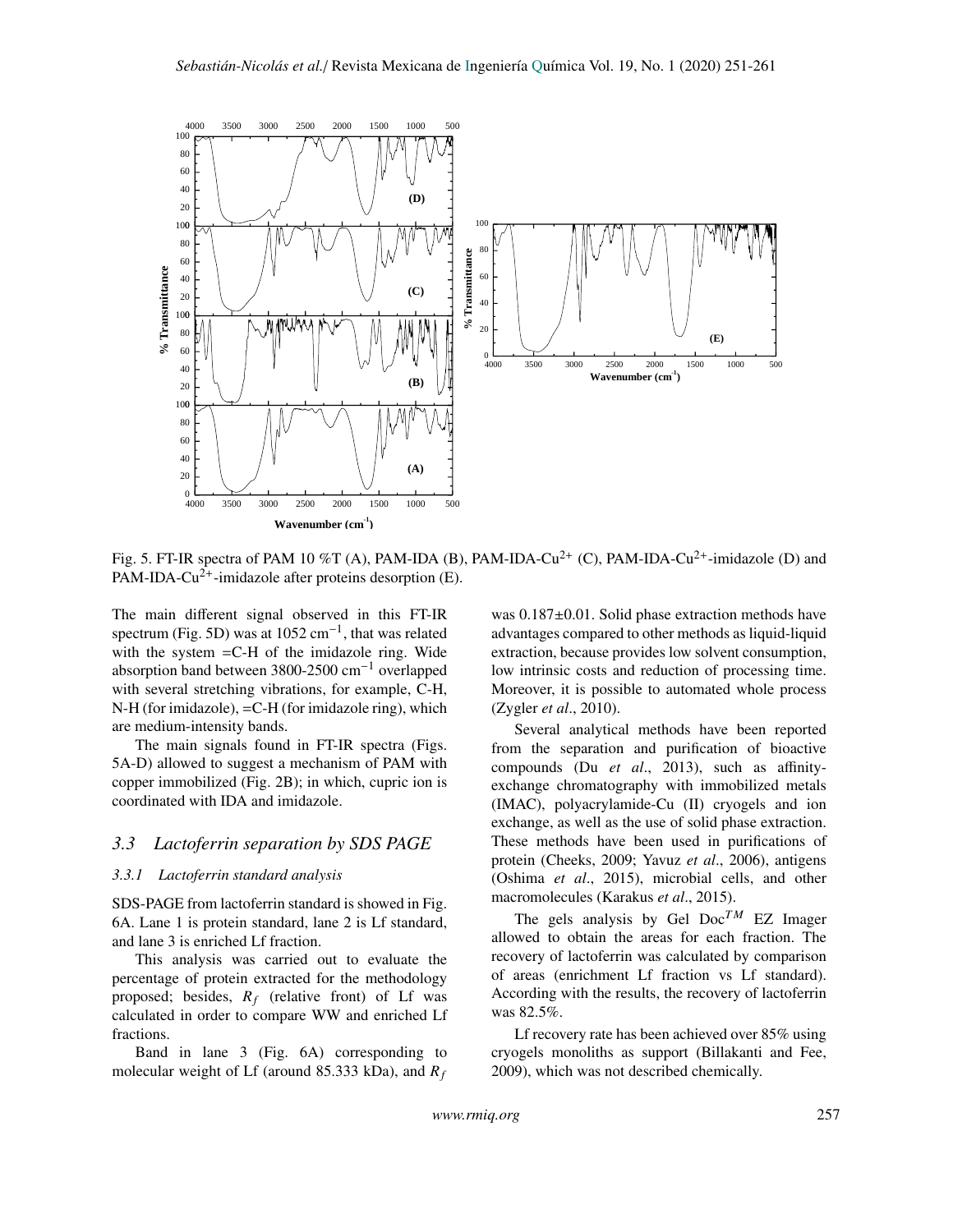

| <b>SDS-PAGE</b> | Label           | Mw, kDa | $\mathbf{R}_{\mathrm{f}}$ | % Band | Lane           |
|-----------------|-----------------|---------|---------------------------|--------|----------------|
| $\mathsf{A}$    | Phosphorylase b | 97.400  | 0.173                     | 6.78   |                |
|                 | Lf)             | 87.493  | 0.194                     | 40.58  | $\overline{c}$ |
|                 | Lf eluated      | 85.333  | 0.187                     | 100.00 | 3              |
| B               | Lf standard     | 85.583  | 0.185                     | 36.77  | $\overline{c}$ |
|                 | Lf MW           | 87.587  | 0.192                     | 0.10   | 3              |
|                 | Lf enriched     | 86.608  | 0.196                     | 3.12   | 5              |

Fig. 6. (A) SDS-PAGE from lactoferrin standard, lanes: (1) Protein standard, (2) Lf standard and (3) enriched Lf fraction. (B) SDS-PAGE analysis from milk whey, lanes: (1) Protein standard, (2) Lf standard, (3) MW, (4) is nonretained fraction of MW and (5) is enriched Lf fraction of MW.

This separation was based on cation exchange chromatography. On the other hand, Baieli *et al*. (2014) proposed a versatile method of dye-affinity chromatography. Lf recovery in this study was about 80%, the sample was sweet whey, using chitosan minispheres with Yellow HE 4R as support.

The method proposed in the present work allows to reach similar Lf recoveries, and the main advantage is the simplicity in the support (PAM-IDA-Cu<sup>2+</sup>imidazole) preparation.

## <span id="page-7-0"></span>*3.3.2 Recovery and enrichment of Lf from bovine whey*

Lactoferrin enriched fraction was eluted from the column (PAM-IDA-Cu<sup>2+</sup>-imidazole) and the support was analyzed by FT-IR (Fig. 5E). This spectrum showed the same peaks of Fig. 5C, so that, the mechanism proposed in Fig. 2B can be demonstrated, in which, imidazole interacts with cupric ion.

SDS-PAGE analysis from bovine whey are showed in Fig. 6B, in which, lane 1 is protein standard, lane 2 is Lf standard, lane 3 is MW, lane 4 is non-retained fraction of MW, and lane 5 is enriched Lf fraction of

### MW.

Enriched Lf fraction (Fig. 6B, lane 5) showed a similar  $R_f$  that Lf of MW without enrichment (Fig. 6B, lane 3) (0.196 vs 0.192, respectively).

Likewise, SDS-PAGE analysis allows to calculate the amount of Lf recovered. The contain of Lf in the analyzed sample (powder from Lf enriched fraction) was above of 155  $\mu$ g of Lf per gram; while, the MW powder had 44  $\mu$ g of Lf per gram.

Currently, PAM functionalization has been reported as a good alternative for proteins separation (Lee *et al*., 2016), because has advantages over commercial resins, such as: low cost and optional monomer percentage to increase the specificity. Additionally, Lf separation has been improved using PAM cryogels modified with cupric ion (Carvalho *et al*., 2014).

Several methods have been described to Lf separation (Baieli *et al*., 2014; Carvalho *et al*., 2014; Billakanti and Fee, 2009), however, they have some disadvantages like: the polymeric support preparation and the sample pretreatment use to be complicated, and the separation involves many steps.

The proposed method in this work can be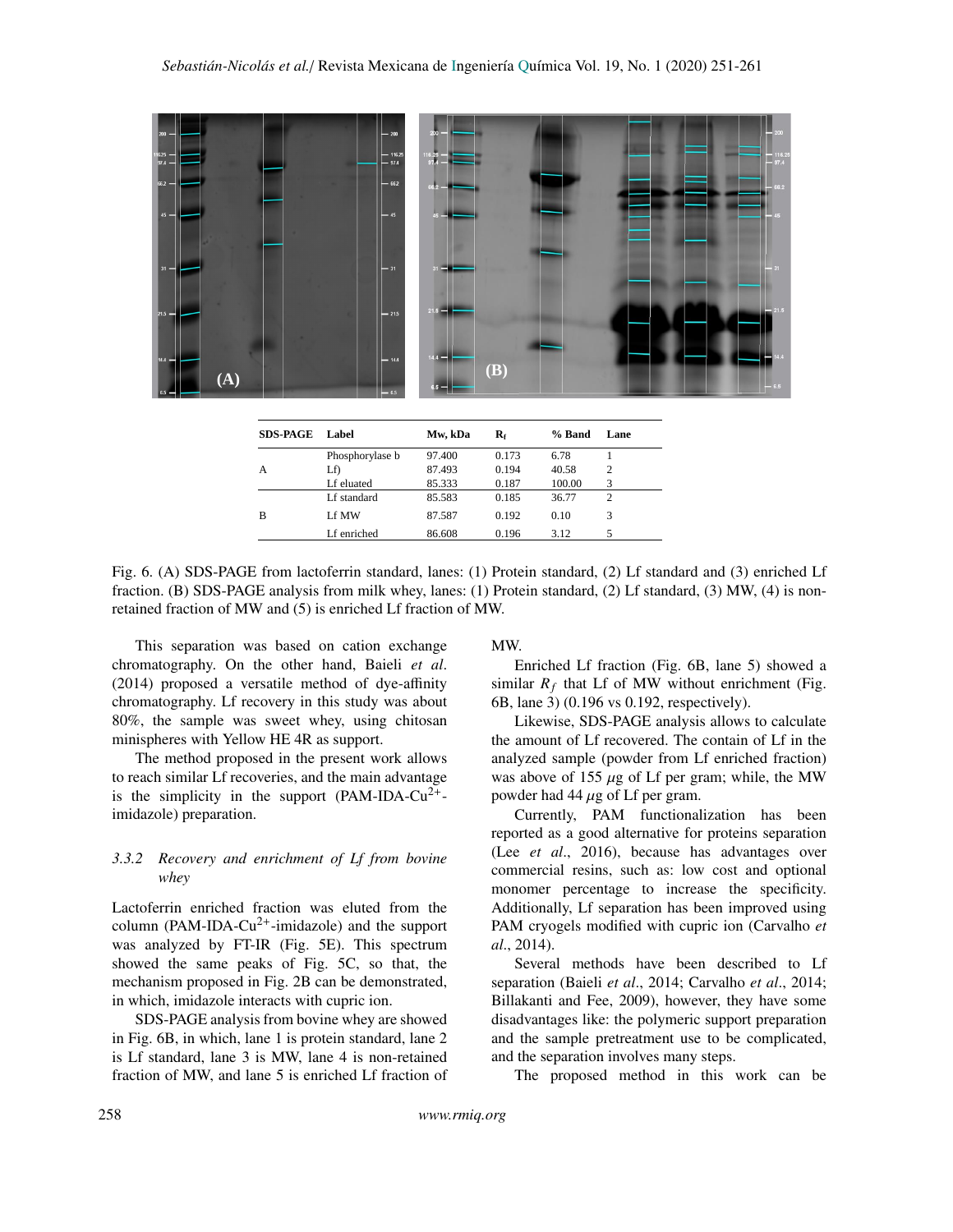considered as feasible for different reasons, like 1) minimal sample pretreatments, 2) use of high MW volumes (500 mL), 3) low cost, and 4) the support can be reusable.

# **Conclusions**

Copper content into the polymeric matrix was enough to interact with histidine present in some whey proteins, such as, lactoferrin. SEM micrographs were used to calculate the matrix entropy, this value was related with the matrix homogeneity. 10%T PAM and its modification were more homogeneous than 6%T PAM, due to the monomer concentration. The extraction through PAM-IDA-Cu<sup>2+</sup>-imidazole matrix allows to obtain a rich-lactoferrin fraction from milk whey. The proposed method has some advantages as: practical synthesis and modification of polymeric matrix, minimal sample pretreatment, high volumes of bovine whey, low cost, mainly.

## *Acknowledgements*

J.L.S.N. gratefully acknowledges to the Consejo Nacional de Ciencia y Tecnologia (Mexico) for the scholarship received. A.E.C.G., A.C.O., G.A.V.R., H.M.H.H., C.A.L.C. and L.G.G.O. also thank Sistema Nacional de Investigadores for the stipend received.

# **References**

- Akal, C. (2017). Benefits of whey proteins on human health. In: *Dairy in Human Health and Disease Across the Lifespan*, (R.R. Watson, R.J. Collier and V.R. Preedy, eds.), Pp. 363-372. Academic Press, California.
- Alderova, L., Bartoskova, A. and Faldyna, M. (2008). Lactoferrin: a review. *Veterinarni Medicina 53*, 457-468.
- Almécija, M.C., Ibáñez, R., Guadix, A. and Guadix, E.M. (2007). Effect of pH on the fractionation of whey proteins with a ceramic ultrafiltration membrane. *Journal of Membrane Science 288*, 28-35. https://doi.org/10.1016/j.memsci.2006.10.021
- Baieli, M.F., Urtasun, N., Miranda, M.V., Cascone, O. and Wolman, F.J. (2014). Isolation of lactoferrin from whey by dye-affinity chromatography with Yellow HE-4R attached to chitosan mini-spheres. *International Dairy Journal 39*, 53-59. https://doi.org/10.1016/j.idairyj.2014.03.014
- Bereli, N., Türkmen, D., Köse, K. and Denizli, A. (2012). Glutamic acid containing supermacroporous poly (hydroxyethyl methacrylate) cryogel disks for  $UO_2^{2+}$  removal. *Materials Science and Engineering: C 32*, 2052- 2059. https://doi.org/10.1016/j.msec.2012.05.015
- Billakanti, J.M. and Fee, C.J. (2009). Characterization of cryogel monoliths for extraction of minor proteins from milk by cation exchange. *Biotechnology and Bioengineering 103*, 1155-1163. https://doi.org/10.1002/bit.22344
- Bradford, M. M. (1976). A rapid and sensitive method for the quantitation of microgram quantities of protein utilizing the principle of protein-dye binding. *Analytical Biochemistry 72*, 248-254. https://doi.org/10.1016/0003- 2697(76)90527-3
- Brock, J. H. (2002). The physiology of lactoferrin. *Biochemistry and Cell Biology 80*, 1-6. https://doi.org/10.1139/o01-212
- Carvalho, B.M., Carvalho, L.M., Silva, W.F., Minim, L.A., Soares, A.M., Carvalho, G.G., and da Silva, S.L. (2014). Direct capture of lactoferrin from cheese whey on supermacroporous column of polyacrylamide cryogel with copper ions. *Food Chemistry 154*, 308-314. https://doi.org/10.1016/j.foodchem.2014.01.010
- Cheeks, M.C., Kamal, N., Sorrell, A., Darling, D., Farzaneh, F. and Slater, N.K.H. (2009). Immobilized metal affinity chromatography of histidine-tagged lentiviral vectors using monolithic adsorbents. *Journal of Chromatography A 1216*, 2705-2711. https://doi.org/10.1016/j.chroma.2008.08.029
- Çimen, D. and Denizli, A. (2012). Immobilized metal affinity monolithic cryogels for cytochrome c purification. *Colloids and Surfaces B: Biointerfaces 93*, 29-35. https://doi.org/10.1016/j.colsurfb.2011.11.058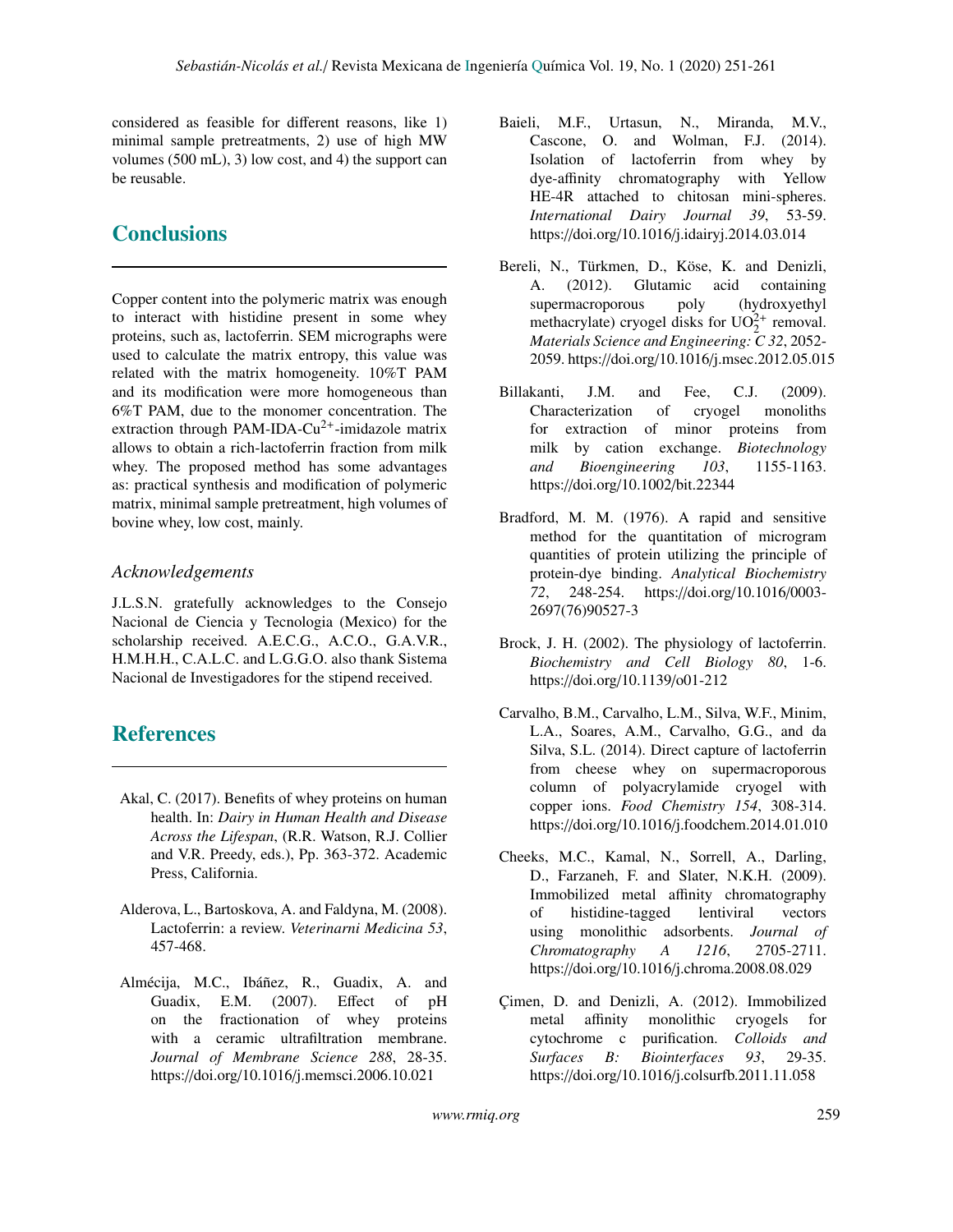- da Costa, A.R., dos Reis Coimbra, J.S., Ferreira, L.A., Marcos, J.C., Santos, I.J.B., Saldaña, M.D. and Teixeira, J.A.C. (2015). Partitioning of bovine lactoferrin in aqueous two-phase system containing poly (ethylene glycol) and sodium citrate. *Food and Bioproducts Processing 95*, 118-124. https://doi.org/10.1016/j.fbp.2015.04.002
- Da Silva, J.F. and Williams, R.J.P. (2001). *The Biological Chemistry of the Elements: The Inorganic Chemistry of Life*. Oxford University Press, United States.
- Drolet, D.P., Manuta, D.M., Lees, A.J., Katnani, A.D. and Coyle, G.J. (1988). FT-IR and XPS study of copper (II) complexes of imidazole and benzimidazole. *Inorganica Chimica Acta 146*, 173-180. https://doi.org/10.1016/S0020- 1693(00)80605-2
- Du, Q.Y., Lin, D.Q., Xiong, Z.S., and Yao, S.J. (2013). One-step purification of lactoferrin from crude sweet whey using cation-exchange expanded bed adsorption. *Industrial* & *Engineering Chemistry Research 52*, 2693- 2699. DOI: 10.1021/ie302606z
- Dweik, H., Sultan, W., Sowwan, M. and Makharza, S. (2008). Analysis characterization and some properties of polyacrylamide copper complexes. *International Journal of Polymeric Materials 57*, 228-244. https://doi.org/10.1080/00914030701413280
- FAO. (2013). *Milk and Dairy Products in Human Nutrition*. FAO, Italy.
- Haralick, R.M. and Shanmugam, K. (1973). Textural features for image classification. *IEEE Transactions on Systems, Man, and Cybernetics 3*, 610-621. https://doi.org/10.1109/TSMC.1973. 4309314
- Kagedal, L. (2011). Immobilized metal ion affinity chromatography. In: *Protein Purification, Principles, High Resolution Methods and Applications*, (J.-C. Janson, ed.) Pp 183-201. John Wiley & Sons, Inc., New Jersey.
- Karakus, M., Jensen, S.A., D'Angelo, F., Turchinovich, D., Bonn, M. and Canovas, E. (2015). Phonon-electron scattering limits free charge mobility in methylammonium lead iodide perovskites. *The Journal of*

*Physical Chemistry Letters 6*, 4991-4996. https://doi.org/10.1021/acs.jpclett.5b02485

- Ka¸sgöz, H., Ka¸sgöz, A., ¸Sahin, Ü., Temelli, T.Y. and Bayat, C. (2006). Hydrogels with acid groups for removal of copper (II) and lead (II) ions. *Polymer-Plastics Technology and Engineering 45*, 117-124. DOI: 10.1080/03602550500373691
- Katime, I. and Rodríguez, E. (2001). Absorption of metal ions and swelling properties of poly (acrylic acid-co-itaconic acid) hydrogels. *Journal of Macromolecular Science, Part A 38*, 543-558. https://doi.org/10.1081/MA-100103366
- Kilara, M. N. Vaghela. (2004). Whey proteins. In: *Proteins in Food Processing*, (R.Y. Yada, ed.), Pp.72-99. Woodhead Publishing, Cambridge.
- Laemmli, U. K. (1970). Cleavage of structural proteins during the assembly of the head of bacteriophage T4. *Nature 227*, 680-685. https://doi.org/10.1038/227680a0
- Lee, J.P., Kassianidou, E., MacDonald, J.I., Francis, M.B. and Kumar, S. (2016). N-terminal specific conjugation of extracellular matrix proteins to 2-pyridinecarboxaldehyde functionalized polyacrylamide hydrogels. *Biomaterials 102*, 268-276. https://doi.org/10.1016/j.biomaterials. 2016.06.022
- Martínez-Vázquez, N., Antonio-Cruz, R. D. C., Álvarez-Castillo, A., Mendoza-Martinez, A. M., and Morales-Cepeda, A. B. (2007). Cinética de hinchamiento de hidrogeles a partir de metil celulosa y poli (acrilamida). *Revista Mexicana de Ingeniería Química 6*, 337-345.
- Mathew, B. and Pillai, V.R. (1993). Polymermetal complexes of amino functionalized divinylbenzene-crosslinked polyacrylamides. *Polymer 34*, 2650-2658. https://doi.org/10.1016/ 0032-3861(93)90604-9
- Nascimento, I. S., Silva, D. L., Pereira, T. B., Gonçalves, G. R. F., Veríssimo, L. A. A., Veloso, C. M., Bonomo, F.F.C. and Fontan, R. C. I. (2019). Capture of lectins from jackfruit (*Artocarpus integrifolia*) seeds in a single step using a supermacroporous ion exchange cryogel. *Revista Mexicana de Ingeniería Química 18*, 313-324.